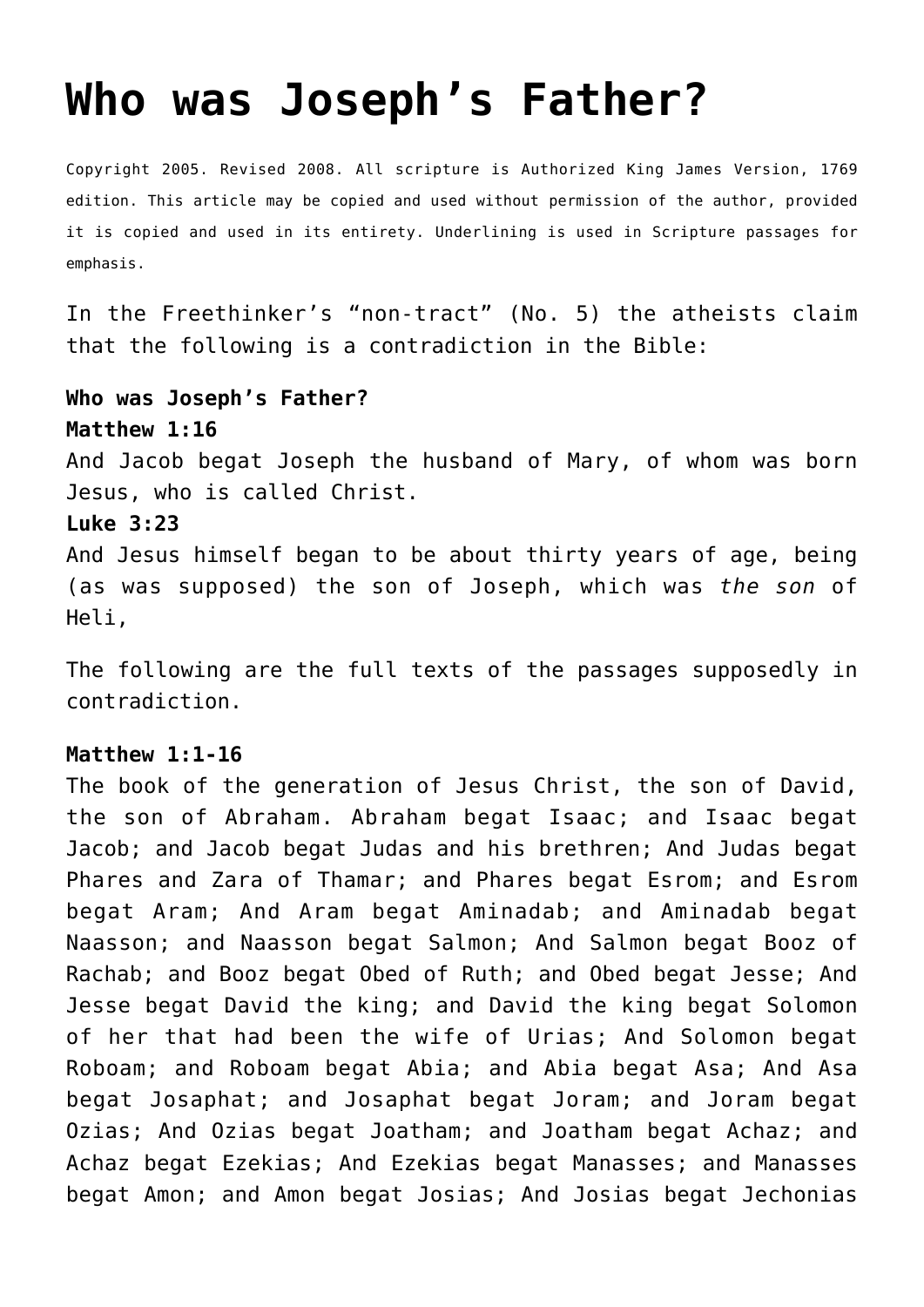and his brethren, about the time they were carried away to Babylon: And after they were brought to Babylon, Jechonias begat Salathiel; and Salathiel begat Zorobabel; And Zorobabel begat Abiud; and Abiud begat Eliakim; and Eliakim begat Azor; And Azor begat Sadoc; and Sadoc begat Achim; and Achim begat Eliud; And Eliud begat Eleazar; and Eleazar begat Matthan; and Matthan begat Jacob; And Jacob begat Joseph the husband of Mary, of whom was born Jesus, who is called Christ.

### **Luke 3:23-38**

And Jesus himself began to be about thirty years of age, being (as was supposed) the son of Joseph, which was the son of Heli, Which was the son of Matthat, which was the son of Levi, which was the son of Melchi, which was the son of Janna, which was the son of Joseph, Which was the son of Mattathias, which was the son of Amos, which was the son of Naum, which was the son of Esli, which was the son of Nagge, Which was the son of Maath, which was the son of Mattathias, which was the son of Semei, which was the son of Joseph, which was the son of Juda, Which was the son of Joanna, which was the son of Rhesa, which was the son of Zorobabel, which was the son of Salathiel, which was the son of Neri, Which was the son of Melchi, which was the son of Addi, which was the son of Cosam, which was the son of Elmodam, which was the son of Er, Which was the son of Jose, which was the son of Eliezer, which was the son of Jorim, which was the son of Matthat, which was the son of Levi, Which was the son of Simeon, which was the son of Juda, which was the son of Joseph, which was the son of Jonan, which was the son of Eliakim, Which was the son of Melea, which was the son of Menan, which was the son of Mattatha, which was the son of Nathan, which was the son of David, Which was the son of Jesse, which was the son of Obed, which was the son of Booz, which was the son of Salmon, which was the son of Naasson, Which was the son of Aminadab, which was the son of Aram, which was the son of Esrom, which was the son of Phares, which was the son of Juda, Which was the son of Jacob, which was the son of Isaac, which was the son of Abraham, which was the son of Thara, which was the son of Nachor, Which was the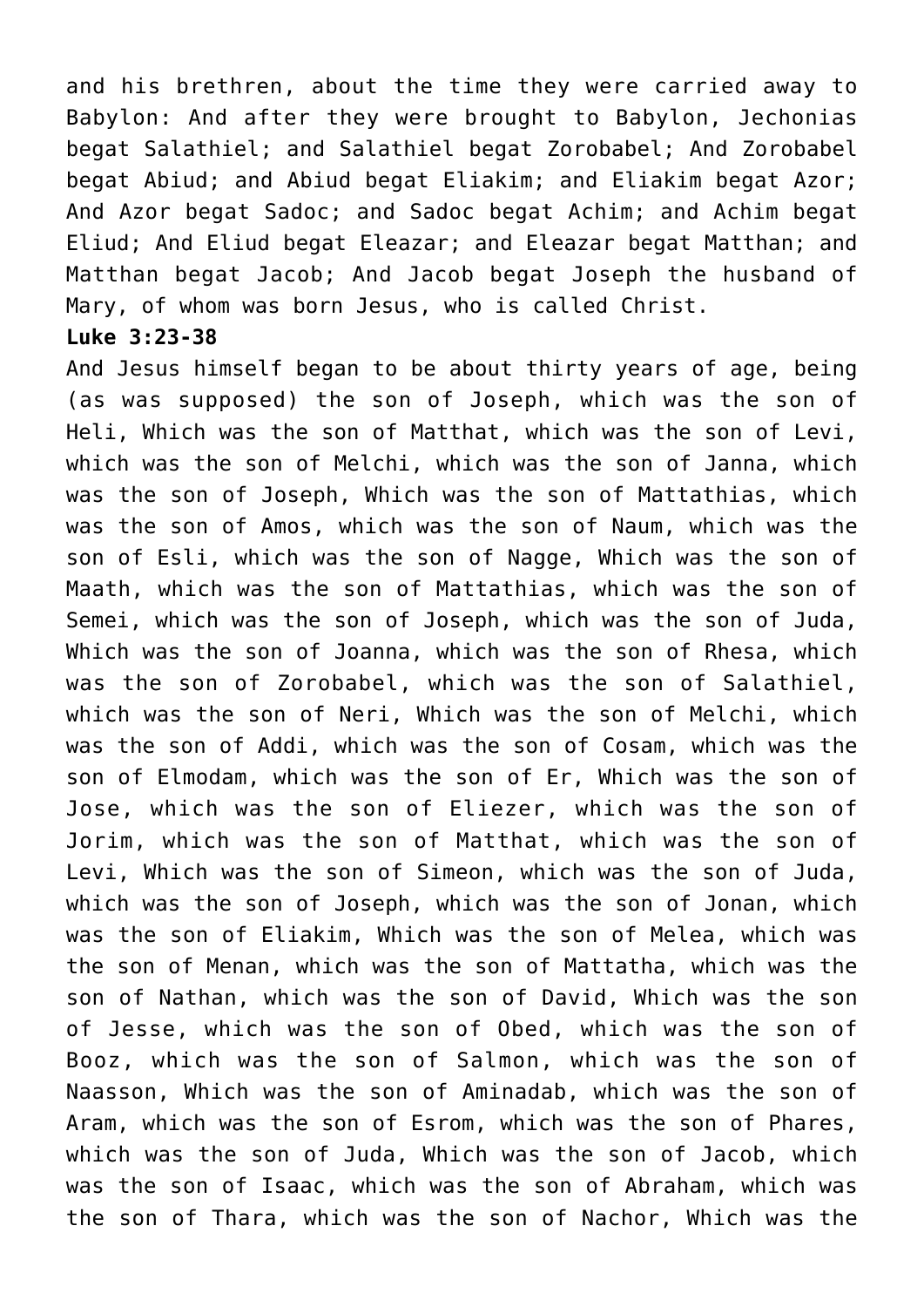son of Saruch, which was the son of Ragau, which was the son of Phalec, which was the son of Heber, which was the son of Sala, Which was the son of Cainan, which was the son of Arphaxad, which was the son of Sem, which was the son of Noe, which was the son of Lamech, Which was the son of Mathusala, which was the son of Enoch, which was the son of Jared, which was the son of Maleleel, which was the son of Cainan, Which was the son of Enos, which was the son of Seth, which was the son of Adam, which was the son of God.

Now, I don't normally consult commentaries as they are usually in error when it comes to doctrine. However, though this could be an issue of doctrine, it is also an issue of Jewish custom. Thus, all that is required to be correct is that one be able to actually research and read the documents one will find regarding Jewish genealogies and how they are reckoned.

With reference to Matthew 1:16, Matthew Henry ((Matthew Henry, although a better Bible scholar than most, still has a Protestant view of the Scriptures and how certain information got in the Scriptures. Thus, one must be very careful in reading what he writes. He does not hold the Authorized King James Version to be the only word of God for the Englishspeaking people. However, as I stated in the main body, on this issue, it is almost impossible for him to be incorrect.)) makes the following commentary and observation:

*10. The line is brought down, not to Mary the mother of our Lord, but to Joseph the husband of Mary (v. 16); for the Jews always reckoned their genealogies by the males: yet Mary was of the same tribe and family with Joseph, so that, both by his mother and by his supposed father, he was of the house of David; yet his interest in that dignity is derived by Joseph, to whom really according to the flesh he had no relation, to show that the kingdom of the Messiah is not founded in a natural descent from David. ((Henry, Matthew, Matthew Henry's Commentary on the Bible, (Peabody, MA: Hendrickson Publishers) 1997.))*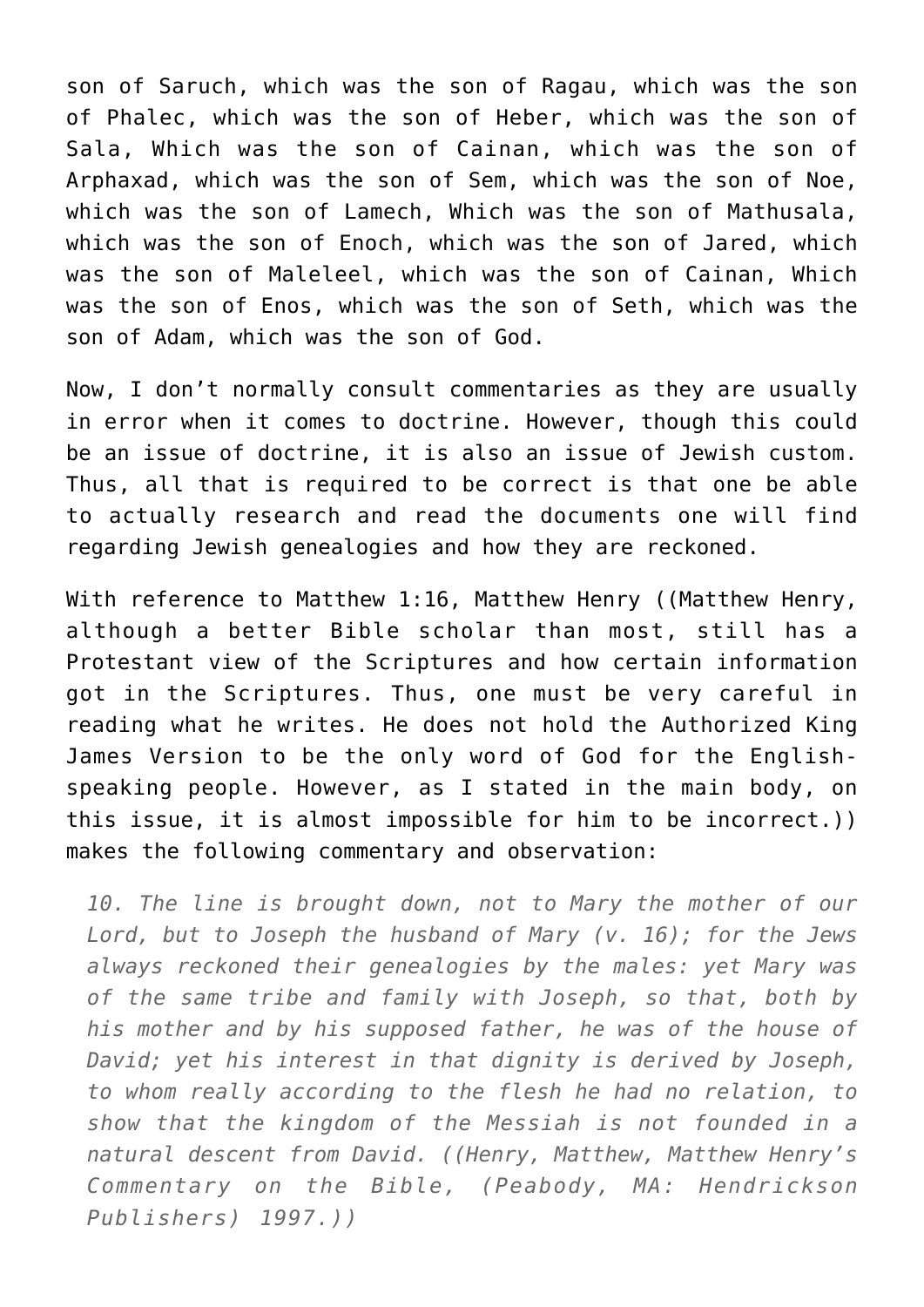# With reference to Luke 3:23, again Matthew Henry is consulted:

*2. His pedigree, v. 23, etc. Matthew had given us somewhat of this. He goes no higher than Abraham, but Luke brings it as high as Adam. Matthew designed to show that Christ was the son of Abraham, in whom all the families of the earth are blessed, and that he was heir to the throne of David; and therefore he begins with Abraham, and brings the genealogy down to Jacob, who was the father of Joseph, and heir-male of the house of David: but Luke, designing to show that Christ was the seed of the woman, that should break the serpent's head, traces his pedigree upward as high as Adam, and begins it with Ei, or Heli, who was the father, not of Joseph, but of the virgin Mary. And some suggest that the supply which our translators all along insert here is not right, and that it should not be read which, that is, which Joseph was the son of Heli, but which Jesus; he was the son of Joseph, of Eli, of Matthat, etc., and he, that is, Jesus, was the son of Seth, of Adam, of God, v. 38. The difference between the two evangelists in the genealogy of Christ has been a stumblingblock to infidels that cavil at the word, but such a one as has been removed by the labours of learned men, both in the early ages of the church and in latter times, to which we refer ourselves. Matthew draws the pedigree from Solomon, whose natural line ending in Jechonias, the legal right was transferred to Salathiel, who was of the house of Nathan, another son of David, which line Luke here pursues, and so leaves out all the kings of Judah. It is well for us that our salvation doth not depend upon our being able to solve all these difficulties, nor is the divine authority of the gospels at all weakened by them; for the evangelists are not supposed to write these genealogies either of their own knowledge or by divine inspiration, but to have copied them out of the authentic records of the genealogies among the Jews, the heralds' books, which therefore they were obliged to follow; and in them they found the pedigree of Jacob, the father of Joseph, to be as it is set down in Matthew; and the*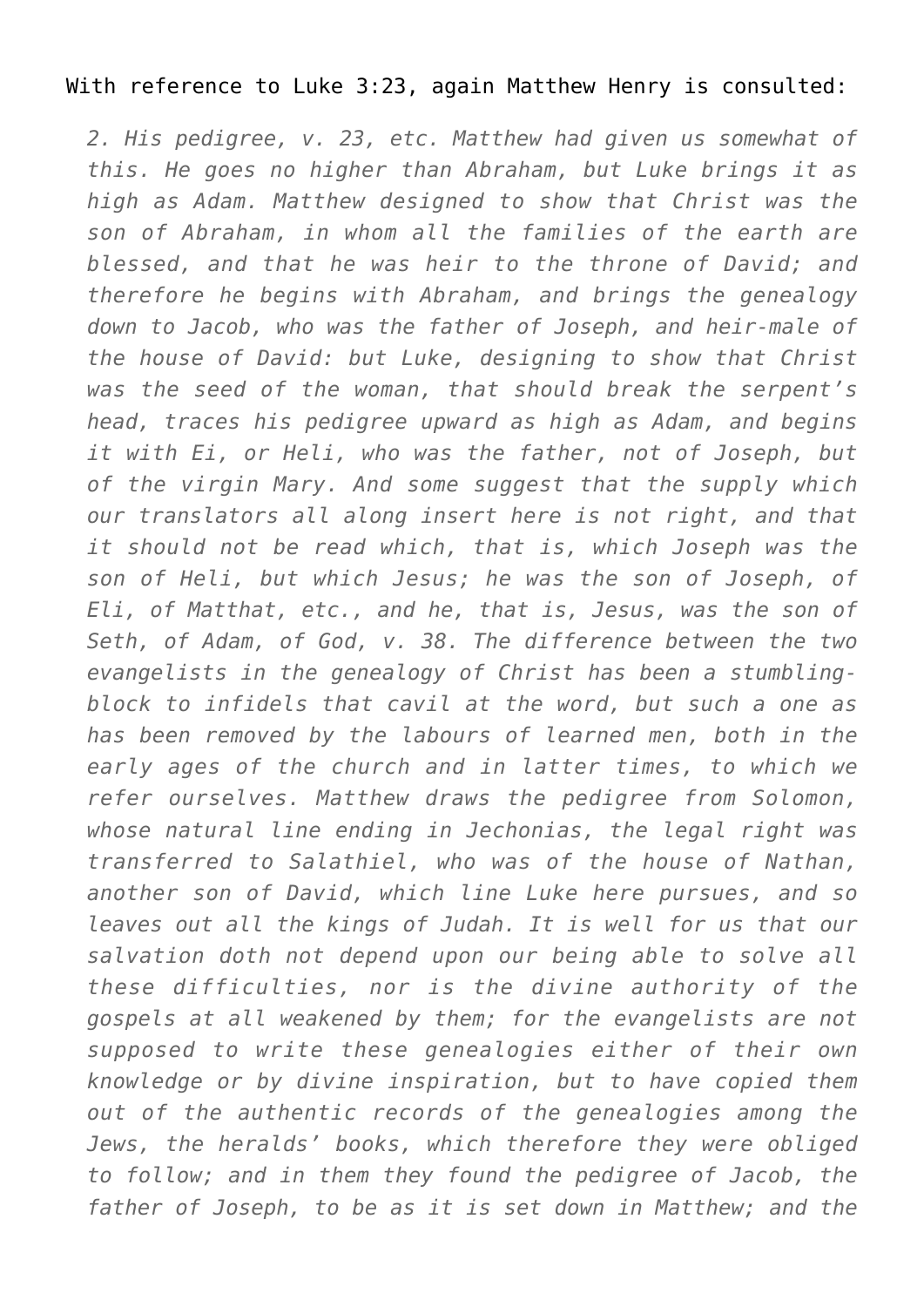*pedigree of Heli, the father of Mary, to be as it is set down here in Luke. ((Ibid.))*

Even the Jews themselves confirm the fact that their genealogies were/are traced through the father.

## *SURNAME ADOPTION:*

*Most Jews did not have fixed hereditary surnames until the early 19th century. Before that, people were known only by their first name and a patronymic, i.e. their father's given name, e.g. "Yaacov ben Shmuel", meaning "Yaacov the son of Shmuel".*

*Jews were required to take surnames at various times: Austrian Empire (1787), Russian Pale (1804, not enforced until 1835/1845), Russian Poland (1821), West Galicia (1805), France (1808), various German states: Frankfurt (1807), Baden (1809), Westphalia (1812), Prussia (1812), Bavaria (1813), Wuerttemberg (1828), Posen (1833), Saxony (1834). (([http://www.jewishgen.org/InfoFiles/faq.html\)](http://www.jewishgen.org/InfoFiles/faq.html))*

The following is extracted from Beth Chai a Jewish newsletter. In it a rabbi explains the reckoning of Jewish genealogy and the differences between modern reckoning and Biblical reckoning.

# *Rabbi's Message*

*As most of you are probably aware, the basic definition of a Jew is a member of the Jewish People, in other words, someone who is born to Jewish parents. The Jewish People are primarily a nation, an ethnicity; its members are essentially citizens rather than adherents to a creed. On the other hand, someone who is not Jewish can become a member of the Jewish People by the religious process of conversion. This is something akin to being a naturalized citizen, and here the individual's adoption of a creed typically comes into play.*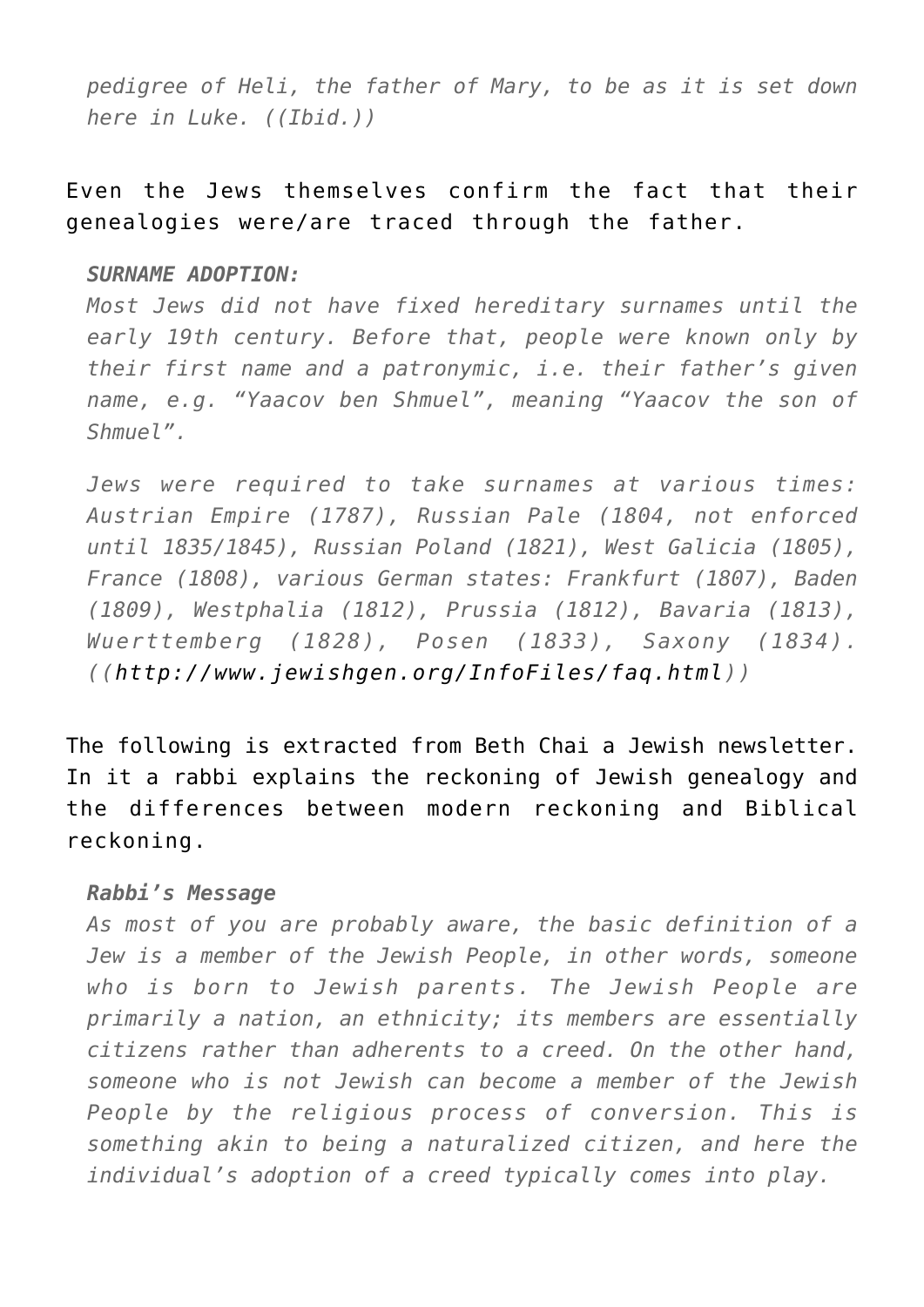*When a child has only one Jewish parent, the criterion of Jewish identity becomes more complicated. This is because the definition of Jewishness in Biblical times was very different from what it is today. In ancient Israel, as in many cultures, women and children automatically assumed the status of the male head of the household. All women who married Israelites, whether or not their families were Israelites, became members of the Jewish People. All children born to Israelite men were considered Israelites. For example, Moses married Zipporah, a woman from a Midianite family. Zipporah then became a member of the Nation of Israel, and their son Gershon was fully an Israelite. Zipporah's father Jethro also seems to have become a part of the people. There was no such concept as conversion in Biblical times. Members of Israelite households were Israelites. There appear to have been other ancient examples of Gentile adults becoming part of the Nation of Israel without marrying into the Jewish People.*

*During the development of Post-Second-Temple Judaism, the Rabbis changed the definition of who is a Jew in order to allow for situations where the paternity of an individual might be in doubt. So in classic Jewish Law, the child's identity followed that of the mother. Today, Orthodox and Conservative branches of Judaism follow the Talmudic practice of determining identity by the child's mother. Reform and Reconstructionist authorities also include the Biblical definition of identity through the father. Another practice introduced by Rabbinic (Post-Second-Temple) Judaism is that of religious conversion.*

*Our practice at Beth Chai is very much like that of Biblical Judaism. We recognize as Jewish anyone who has a Jewish parent, whether by birth, adoption, guardianship or marriage. We consider any household where a Jew resides to be a Jewish household, and we accept as members of Beth Chai any and all members of Jewish households who wish to join our community.*

*My best wishes to you all for the New Year.*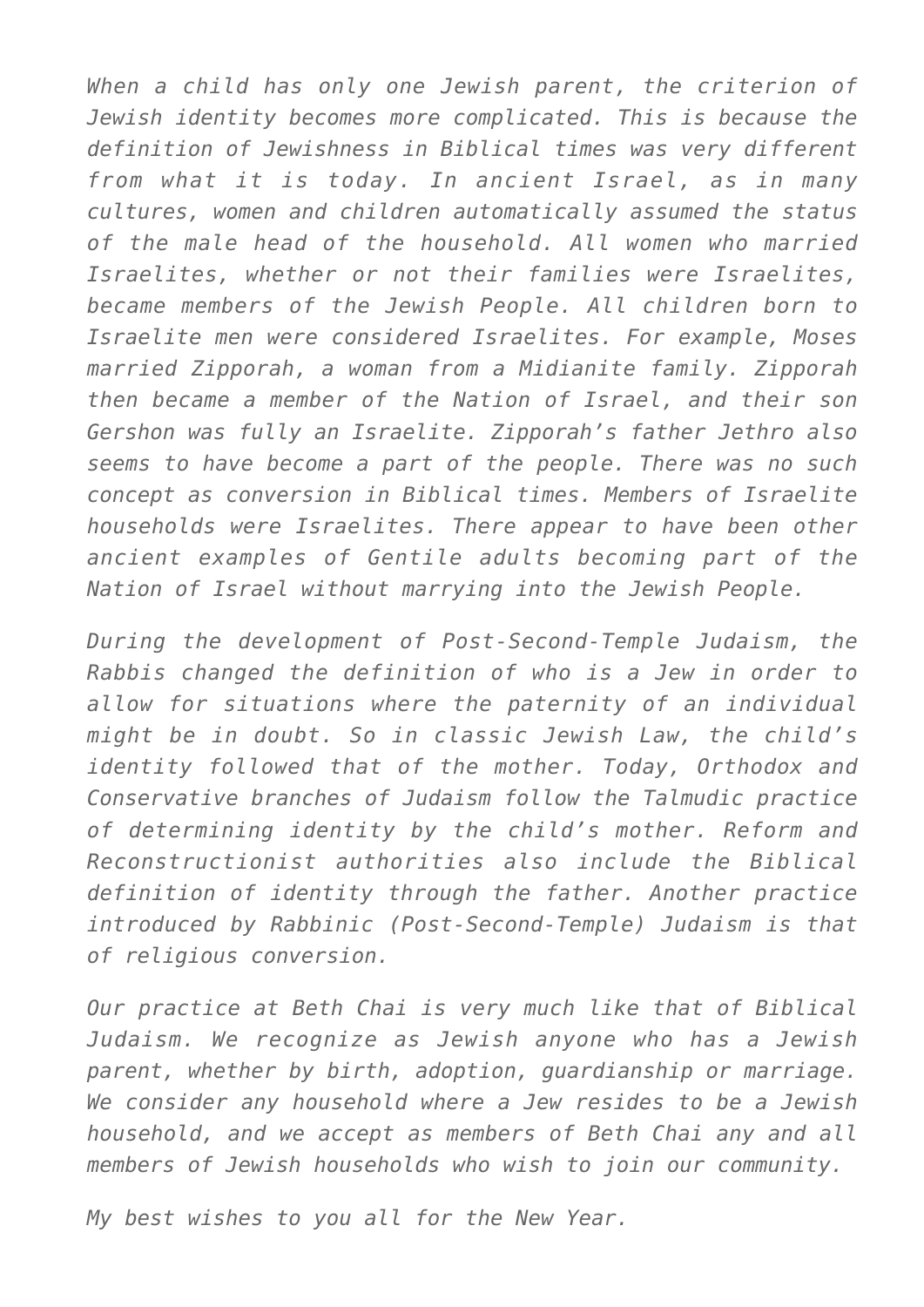*Dr. Arthur C. Blecher ((Original link: www.bethchai.org/January%202003%20beth%20chai%20issue.pdf. I saved the pdf and you may view it [here.\)](http://www.reproachofmen.org/wp-content/pdf/docs/January 2003 beth chai issue.pdf))*

Now, there is one other item to deal with, that is, in Luke 3:23 it reads: "And Jesus himself began to be about thirty years of age, being (as was supposed) the son of Joseph, which was *the son* of Heli,"

If one genealogy is of Joseph, (in Matthew) and the other is of Mary (in Luke) why does it have to state that they are both of Joseph? Isn't that assuming that Joseph is His father, instead of God?

All of the controversy centers around the fact that most people in Jesus' day assumed that Joseph was indeed His father. Even the Lord Jesus' mother forgot that God was His Father as is testified to in Luke, chapter 2:

Now his parents went to Jerusalem every year at the feast of the passover. And when he was twelve years old, they went up to Jerusalem after the custom of the feast. And when they had fulfilled the days, as they returned, the child Jesus tarried behind in Jerusalem; and Joseph and his mother knew not *of it*. But they, supposing him to have been in the company, went a day's journey; and they sought him among *their* kinsfolk and acquaintance. And when they found him not, they turned back again to Jerusalem, seeking him. And it came to pass, that after three days they found him in the temple, sitting in the midst of the doctors, both hearing them, and asking them questions. And all that heard him were astonished at his understanding and answers. And when they saw him, they were amazed: and his mother said unto him, Son, why hast thou thus dealt with us? behold, thy father and I have sought thee sorrowing. And he said unto them, How is it that ye sought me? wist ye not that I must be about my Father's business? And they understood not the saying which he spake unto them. And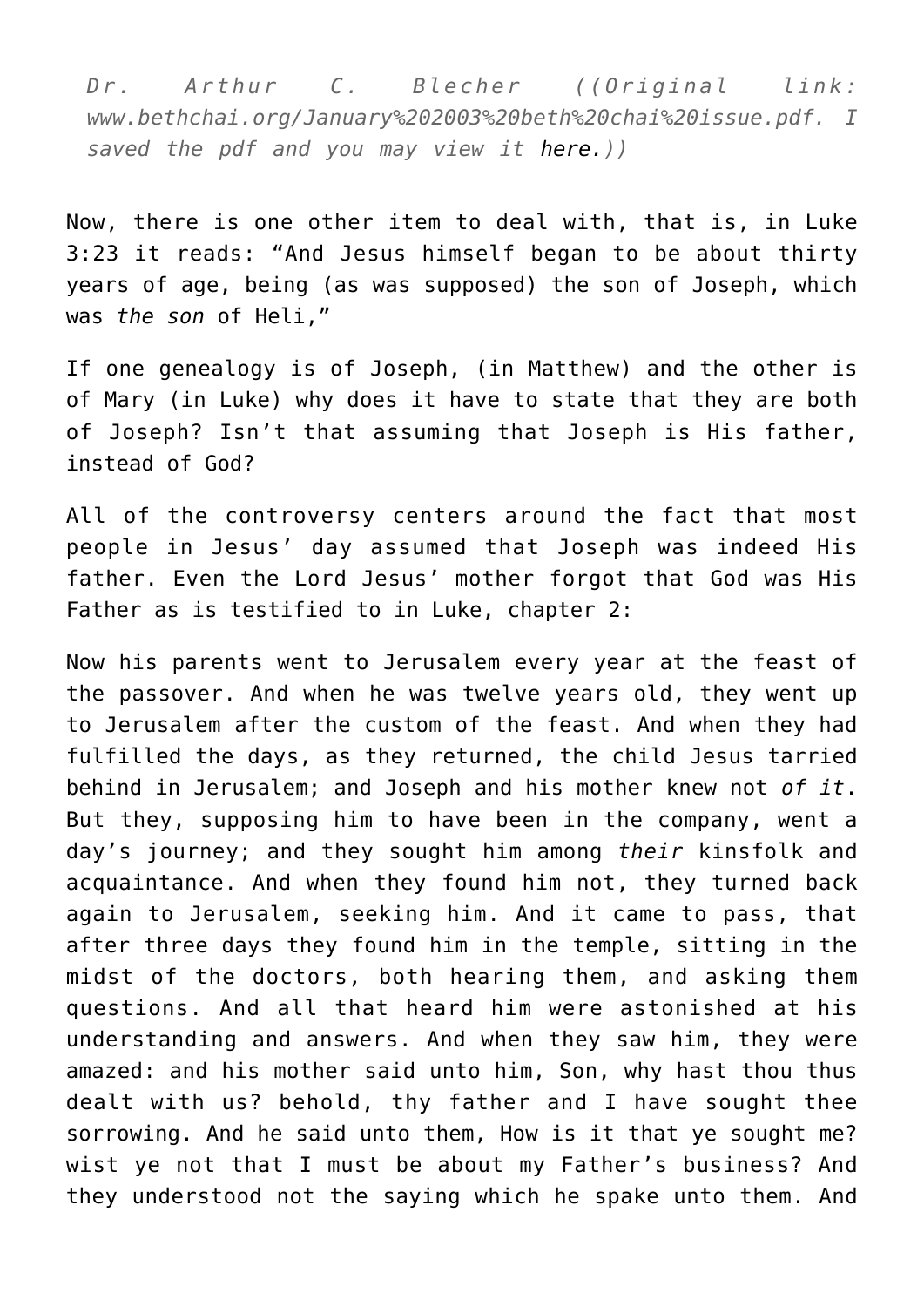he went down with them, and came to Nazareth, and was subject unto them: but his mother kept all these sayings in her heart. *(Luke 2:41-51)*

Now. I always find this a little amazing. That His own mother could forget all the events of twelve years previous, and having to flee to Egypt to avoid the wrath of Herod because of the child ten years before. Nevertheless, like many mothers with several children (and Mary and Joseph had several, despite what the Catholics say), Mary got caught up in all the business of raising her children and forgot about the special circumstances of her first child — the one born to her when she was still a virgin.

Thus, the point of both genealogies is for the Jew, to prove that the Lord Jesus Christ is indeed of the lineage of David as the Old Testament prophets said He would be. Nevertheless, Joseph is not Jesus' father. Rather, God is Jesus' father. If it were not so, Jesus would have been fully a son of Adam, and none a Son of God. Yet, He is both — fully God and fully man. By this means Jesus is our near kin, and thus has every legal right to offer Himself in our place as payment for our sins, as it is written:

Forasmuch then as the children are partakers of flesh and blood, he also himself likewise took part of the same; that through death he might destroy him that had the power of death, that is, the devil; And deliver them who through fear of death were all their lifetime subject to bondage. For verily he took not on *him the nature of* angels; but he took on *him* the seed of Abraham. Wherefore in all things it behoved him to be made like unto *his* brethren, that he might be a merciful and faithful high priest in things *pertaining* to God, to make reconciliation for the sins of the people. *(Hebrews 2:14-17)*

Thus, the actual correct lineage of the Lord Jesus Christ, is the one listed in Luke — which is the lineage of Mary. But, in